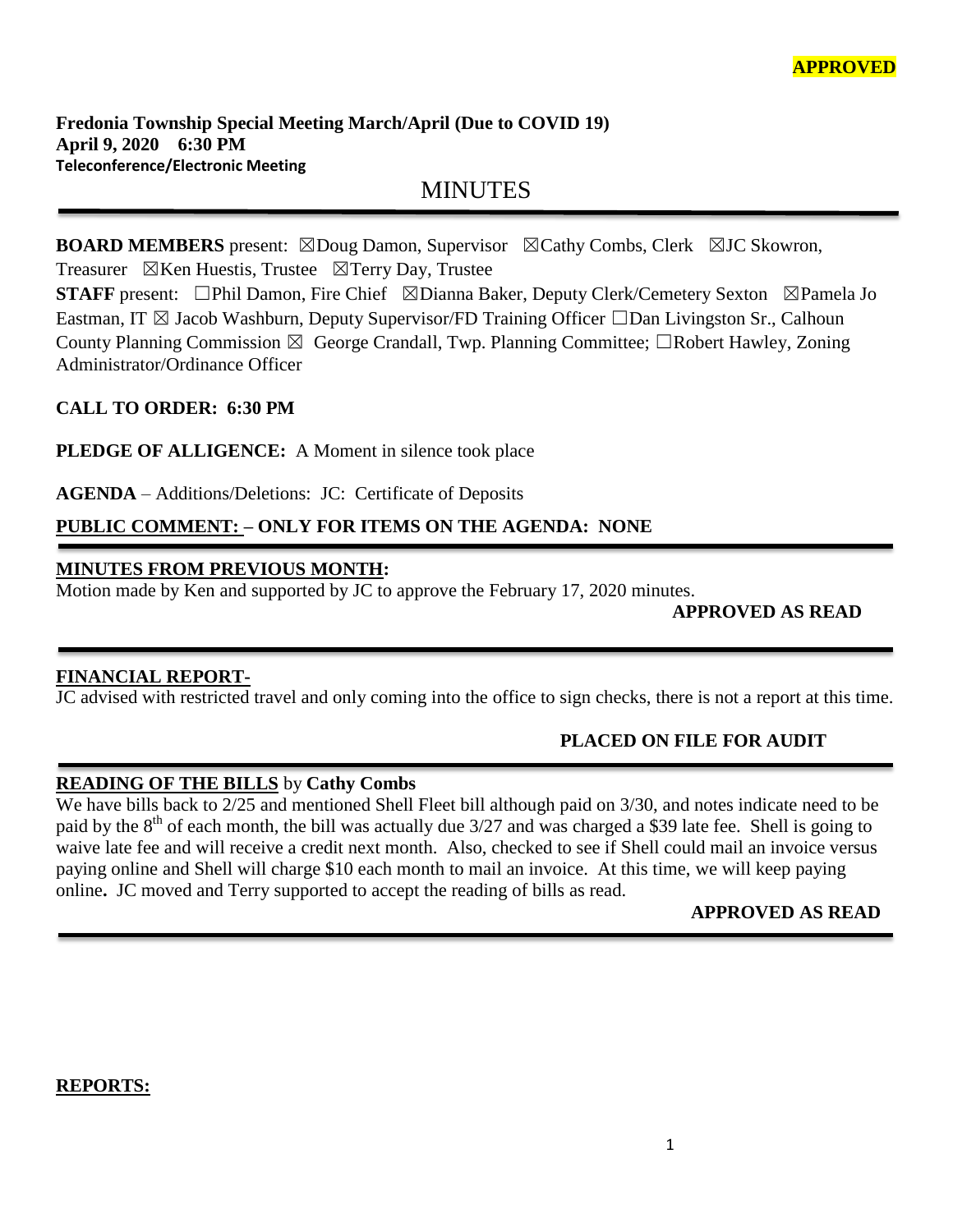**Fire Department**: Ken advised training has been suspended due to COVID 19. Running calls as usual with extra precaution due to the virus.

Road: George states virtual meeting scheduled for the near future.

**Planning Commission:** The board has a copy of proposed master plan to review. A conference call is scheduled for 4/16/20 to discuss power line access across township and possibly changing the language for zoning.

#### **OLD BUSINESS:**

- **1. Property Tax Admin Fee:** Tax admin fee is not needed until June. Will move this to next board meeting for discussion.
- **2. Mowing Bids:** Bids received and Cathy has bids in the office to open if board decides to not open tonight. After discussion, Doug suggested a couple of board members along with Sexton review bids. Doug moved and Ken supported that the trustees Ken and Terry along with Sexton go over the bids received and make sure are comparable and make a recommendation to the board. Discussion held about deadlines. Roll Call Vote: Doug; Aye: Ken: Aye; Terry: Aye; Cathy: Aye; JC: Aye. Motion defeated unanimously. Motion made by Ken and supported by Terry to review bids received, pick the appropriate mowing bid(s) and trustees Ken and Terry will make final decision. Roll call vote – motion carried unanimously.
- **3. Follow-up on Taxes overpaid:** JC advised while reconciling it was determined that she needed to complete the over/under amount in system in order to balance with county.
- **4. Adjust CD:** All 3 CDs renewed in April with Marshall Credit Union. JC did call the banks and left messages and has not received a call back. She recommends rolling over and renew with Marshall Credit Union and the board agreed with her decision.
- **5. Road Project:** Doug advised all on hold at this time. Will postponed the board's discussion and motion until next meeting.

### **NEW BUSINESS:**

- **1. Budget Adjustments:** Budget adjustment needed to move \$932.53 from Township Professional Services to Ambulance/Dispatch Service as invoice increased from \$1,646.94 to \$1,991.74. Discussion held in regards to the dispatch authority increase and moving forward the \$1,991.74 will be more accurate due to a surplus the Dispatch Authority had for 2019 which offset their 2019 billing. Also, budget adjustment needed to transfer \$8029.80 from weed fund back into General Fund due to being deposited incorrectly into the weed account. JC moved and Terry supported to move the above funds appropriately as discussed. Roll call vote: Roll Call Vote: Doug; Aye: Ken: Aye; Terry: Aye; Cathy: Aye; JC: Aye. Motion carried unanimously.
- **2. Selection of Auditor:** Doug advised discussion held with board and made a motion to hire Ross Sprague with Walker, Fluke & Sheldon as our township auditor. JC supported motion made by Doug. Roll call vote: . Roll Call Vote: Doug; Aye: Ken: Aye; Terry: Aye; Cathy: Aye; JC: Aye. Motion carried unanimously**.**
- **3. IT hours vs. Election:** Pam has completed hours during election which is above her normal IT position, Dianna – Elections Chairman laptop used during election needed to be updated to Windows 10, Pam did not work the election she made sure the computers and other equipment was up and running. Updated job descriptions would assist with determining what is expected for this position and this would be a one-time payment so precedence is not set for any future payments. JC moved and Terry supported